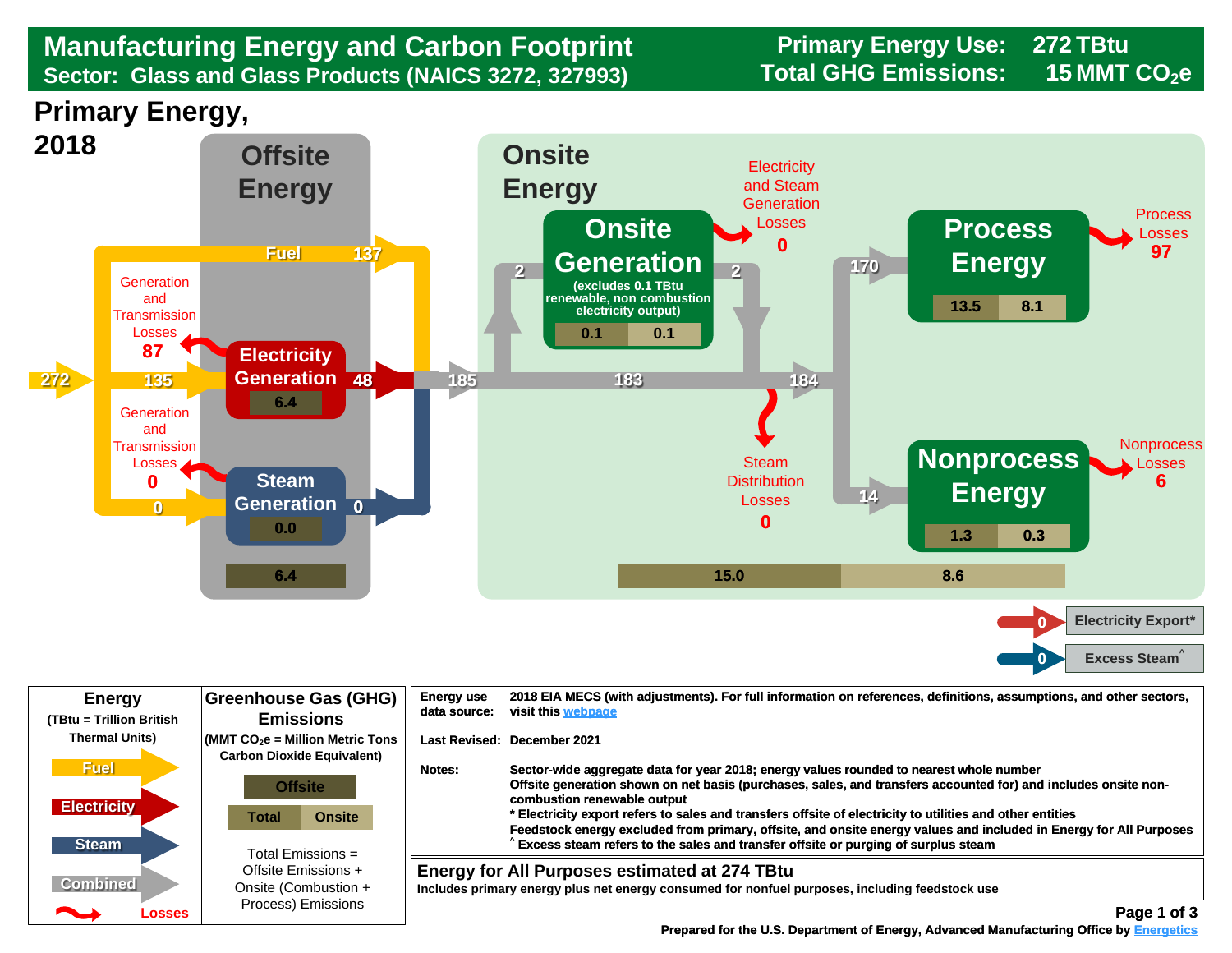

 **Prepared for the U.S. Department of Energy, Advanced Manufacturing Office by Energetics Energetics**